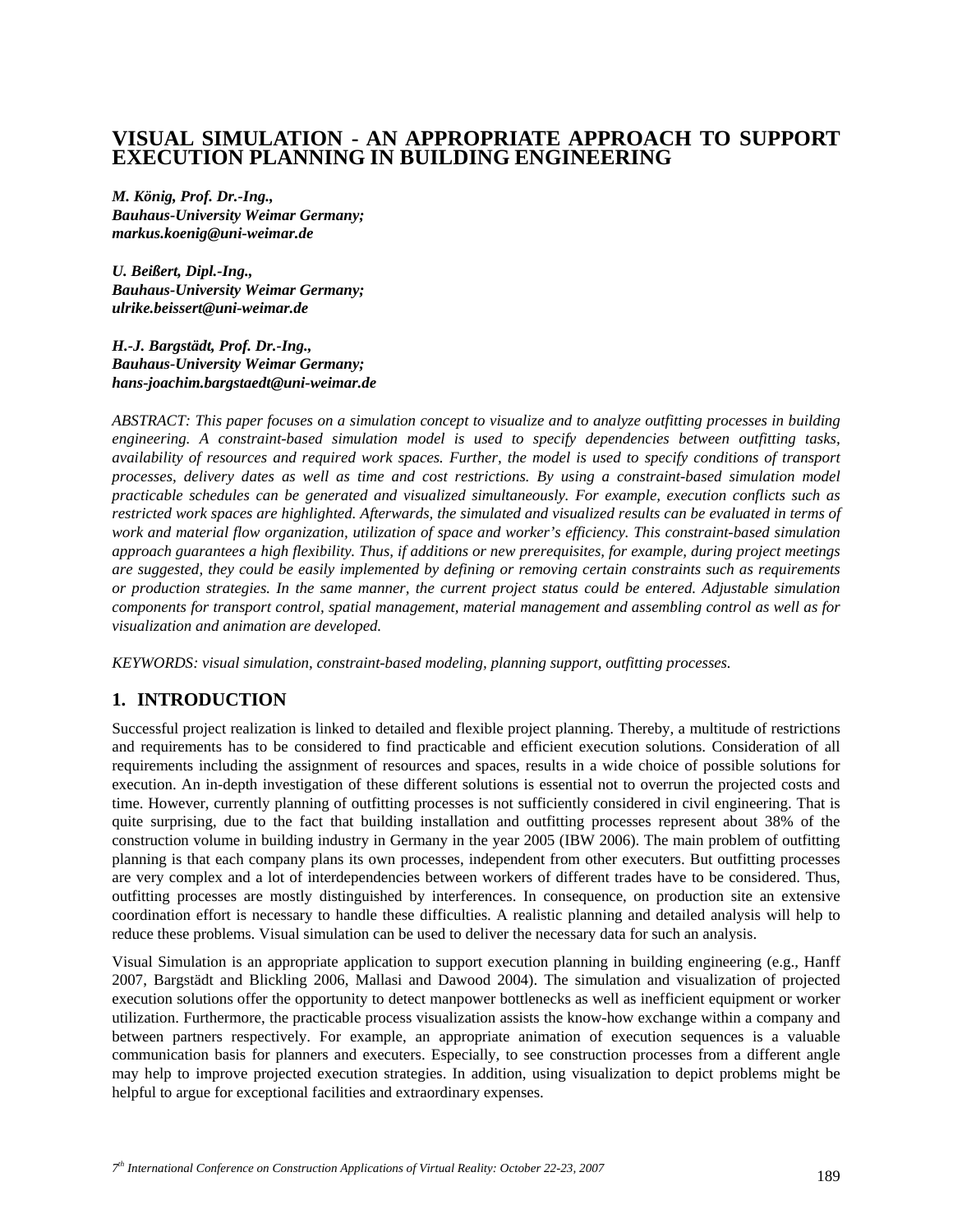Within the cooperation SIMoFIT (Simulation of Outfitting Processes in Shipbuilding and Civil Engineering http://www.simofit.com) a constraint-based simulation approach is developing (e.g., Beißert et al. 2007; König et al. 2007). The SIMoFIT cooperation was established between Bauhaus-University Weimar and Flensburger Shipyard. Outfitting construction processes in shipbuilding and building industry are highly comparable to each other. Dependencies between outfitting tasks, availability of resources such as equipment or workers, required work spaces and transport processes as well as delivery dates and time and cost restrictions have to be considered in planning processes of both trades (e.g., Beißert et al. 2007; König et al. 2007). To simulate outfitting processes the successfully used in practice Simulation Toolkit Shipbuilding (STS) of the SimCoMar community (Simulation Cooperation in the Maritime Industries community - http://www.simcomar.com) is adapting (e.g., Steinhauer and Heinemann 2004). Flensburger Shipyard and their partners of the SimCoMar community are developing the Simulation Toolkit Shipbuilding since 2000.

In this paper, the application of a discrete-event simulation is presented to find practicable construction schedules considering different project-specific constraints. The results of each simulation run can be analyzed afterwards to detect potential improvements. However, the use of simulation applications provides a multitude of advantages, for example, the opportunity to visualize and to animate work as well as material flows and using results as a cooperative basis for decision-making. In addition, it offers the opportunity to integrate current production states and to draw prognoses of the further progress.

## **2. CONSTRAINT SATISFACTION**

Constraint satisfaction is a powerful paradigm for modeling combinatorial search problems such as scheduling construction tasks (e.g., Rossi et al. 2006, Beck and Fox 1998, Goltz 1995). Constraints specify conditions or restrictions of variable values. The problem consists in finding a value combination for all variables, where their associated constraints are fulfilled. The more constraints are specified to describe a task, the more the solution space is restricted and following the more the multitude of possible solutions for execution is deducted (e.g., van Hentenryck et al. 1996, Sauer 1998). Normally, a constraint solver is used to find an optimal assignment of the variables to a given problem that satisfies the constraints (Rossi et al. 2006). However, realistic problem modeling leads to a multitude of variables and associated constraints. In this case, the use of a constraint solver such as a backtracking search algorithm to find optimal solutions is very time-consuming.

Often in construction practice, it is not necessary to find an optimal solution. Considering the facts that project constraints are changing rapidly and often defined construction schedules are valid only some days, it is adequate to search or to compute only a few practicable schedules and decide on these solutions. Thus, it is more important, to generate and to adapt practicable schedules very fast. Hence, one advantage of using the constraint satisfaction approach for generating and analyzing construction processes is an easy adaptation by defining or removing certain constraints, if additions or new prerequisites occur. In the same manner, actual project data can be integrated as constraints to provide detailed forecasts.

To secure a realistic schedule the constraints have to be classified into hard and soft constraints (e.g., Sauer 1998, Rossi et al. 2006). Hard constraints define stringent conditions. They have to be fulfilled in any case. These are, for example, necessary technological dependencies of tasks or required equipment. Soft constraints characterize appropriate characteristics of variables, for example, an indefinite starting time or overlapping workspaces (e.g., Zhang et al. 2005, Akinci et al. 2002b, Riley and Sanvido 1997). Their complete fulfillment is not necessary. Thus, soft constraints can be relaxed on a definite scale to find variable configurations to solve all constraints. This might be helpful, if no solution is detectable (e.g. Fox and Smith 1984; Beck and Fox 1994). The fulfillment rate of soft constraints can be a decisive factor not to overrun the projected costs and time as well to achieve an efficient utilization of employees or equipment. An important step of further research work is looking for solutions that fulfill all hard constraints and violate the soft constraints as little as possible.

# **3. CONSTRUCTION TASKS CONSTRAINTS**

Within our research activity a constraint-based approach is used to describe restrictions and requirements of outfitting processes. Currently, only physical constraints and some enabler constraints emphasized by Sriprasert and Dawood are considered (e.g., Sriprasert and Dawood 2002; Sriprasert and Dawood 2003). According to Sauer the regarded outfitting constraints were structured into hard and soft constraints (Sauer 1998). An overview of the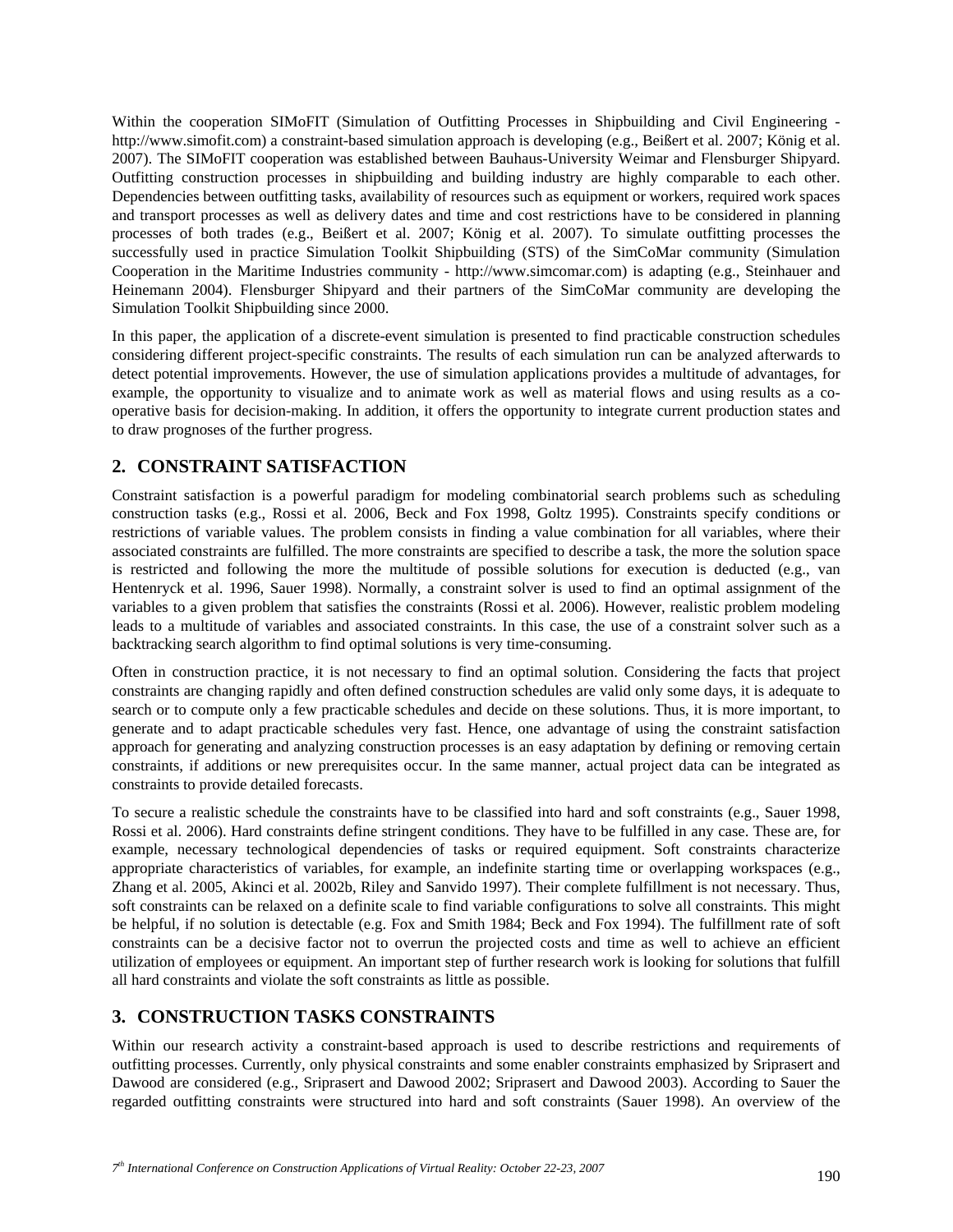defined outfitting constraints is given in table 1. A detailed representation of the constraint approach and the specified outfitting constraint types is shown in Beißert et al. 2007; König et al. 2007.

*TAB. 1 Outfitting Constraints* 

| <b>Hard Constraints</b>              |                                                                                                                           | <b>Soft Constraints</b> |                                                                                                                         |
|--------------------------------------|---------------------------------------------------------------------------------------------------------------------------|-------------------------|-------------------------------------------------------------------------------------------------------------------------|
| <b>Technological</b><br>dependencies | Stringent rules of execution<br>processes, for example, definite<br>sequences between construction<br>tasks or work steps | Productivity            | Relation<br>between<br>workers'<br>productivity and provided work<br>space (e.g., Akinci et al. 2002a;<br>Mallasi 2004) |
| Capacity                             | and qualification of<br>Amount<br>employees and equipment                                                                 | <b>Strategies</b>       | Predefined execution orders and<br>established process sequences                                                        |
| Availability                         | Supply of material linked to the<br>requirement of storage area                                                           |                         |                                                                                                                         |
| Safety Criteria                      | equipments'<br>Employees' and<br>criteria of protection                                                                   |                         |                                                                                                                         |

# **4. SIMULATION CONCEPT**

The constraint-based concept is implemented using discrete-event simulation. That means, only points in time are inspected at which certain events occur. Typical events are, for example, a work step is completed or a material element is entering a storage area. Upon occurring events it has to be investigated, whether new events have to be generated or time points of existing events have to be moved. Thus, the simulation time leaps from event to event.

This presented discrete-event simulation approach focuses on simulating single work steps. Each outfitting task, for instance, erecting a partition wall, is decomposed into single work steps, such as plastering or installing a stub. Each work step has a current state – "not started", "started" and "finished" – and requires a determined execution time. If a new event occurs, first all not started work steps have to be checked up on fulfillment of their hard constraints. A work step can be executed, if its associated hard constraints are fulfilled. Further, all executable work steps are controlled on fulfillment of their soft constraints. Hereunto applying work steps are ordered by their percentage of soft constraints' fulfillment. Only the first of the listed executable work step can be started. If several work steps fulfill their soft constraints in equal measure one of them is chosen randomly.

Each started work step presupposes certain material, resources and working space. The required objects have to be locked during its execution. That means material, resources, equipment and working spaces cannot be used by other work steps. After locking all required objects the work step state changes from "not started" to "started". Subsequently, the set of "not started" work steps is checked up again on fulfillment of their hard and soft constraints by going to step one until no more work steps can be started at the current time.

The simulation time is continuously checked during a simulation run. Every started work step exhibits a determined execution time. Thus, if the remaining time is expired, the work step is marked as finished. Its locked resources, equipments and working spaces will be unlocked and can be used by other work steps. Both simulation steps will be repeated until all work steps are finished. Events such as starting and finishing of work steps as well as locking and unlocking of material, resources, equipment and working space are recorded. Thus, the simulation run can be investigated afterwards. One simulation run calculates exactly one practical execution schedule, one material flow as well as the utilization of employees and equipment. The overall aim is to simulate different practicable solutions that can be visualized and analyzed regarding principal guidelines such as time, cost and quality.

# **5. IMPLEMENTATION**

The presented constraint-based simulation approach is implemented by extending the Simulation Toolkit Shipbuilding (STS) of the SimCoMar community. The STS uses the discrete-event simulation program Plant Simulation provided by UGS Tecnomatix (http://www.ugs.com/products/tecnomatix/). This popular simulation framework already enables modeling, simulating and visualizing of production systems and processes. To generate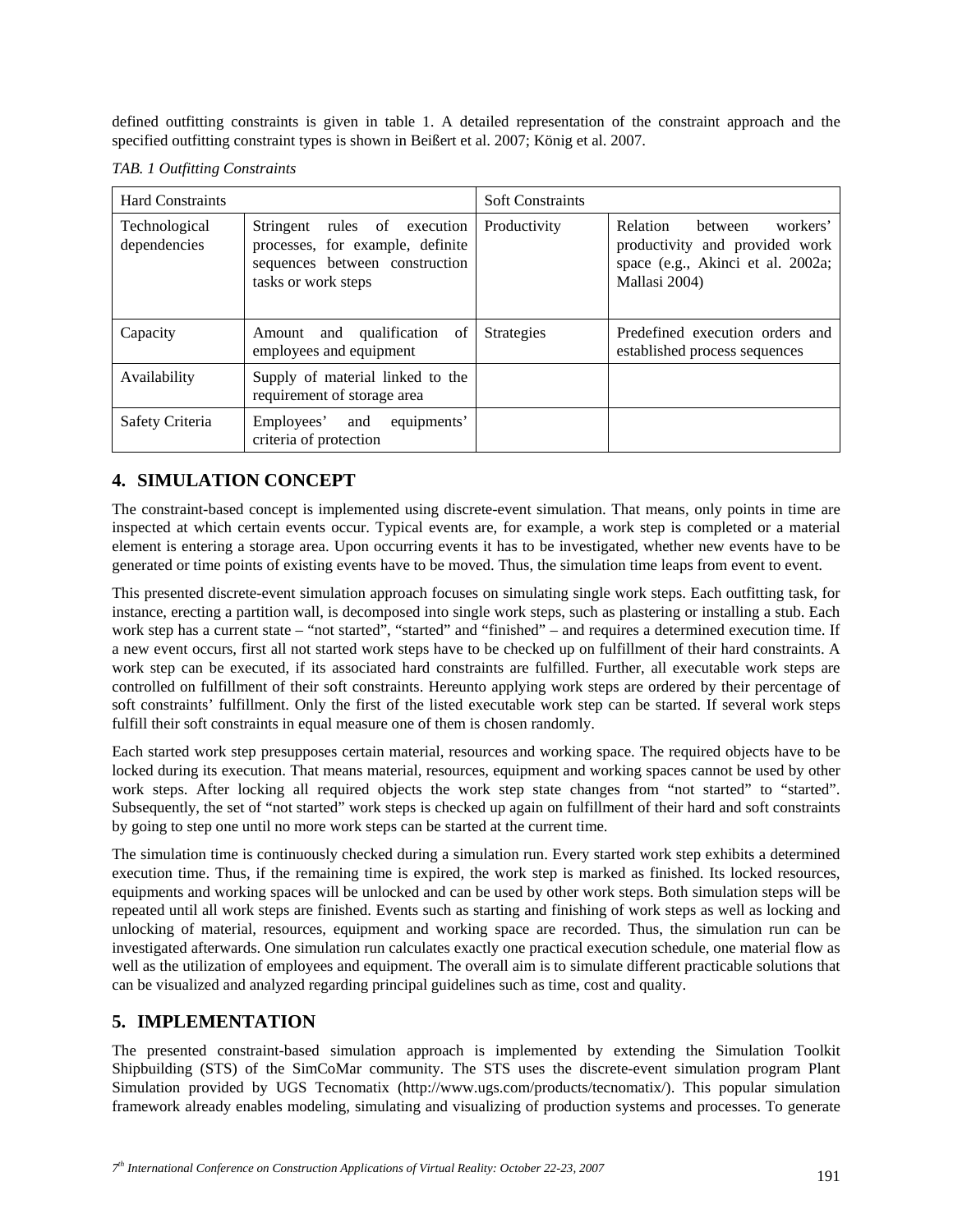constraint-based simulation models for outfitting planning, as shown in figure 1, the following simulation components are extended or implemented.

|              | The ExampleCONVR2007.spp - Tecnomatix Plant Simulation 7.6 - [.BUW.StoreyExample (125%)] |                      |  | $ \Box$ $\times$ |            |
|--------------|------------------------------------------------------------------------------------------|----------------------|--|------------------|------------|
|              | SEN 58X<br>中 담 · 13D<br>豈<br>场图 □ □ 的                                                    |                      |  |                  |            |
| Toobox       |                                                                                          |                      |  |                  | <b>a</b> x |
| Materialflow | Resources GUI<br>Logistik Material<br>Tools                                              |                      |  |                  |            |
| ٠            | <b>国际团团团西西西西三中央</b><br>A                                                                 |                      |  |                  |            |
|              |                                                                                          |                      |  |                  |            |
| EE.          | $0 < Q Q \sin \theta$<br>OMD<br>G.                                                       |                      |  |                  |            |
|              |                                                                                          |                      |  |                  |            |
|              |                                                                                          |                      |  |                  |            |
|              |                                                                                          |                      |  |                  |            |
|              | EventControl<br>ResourceAdministration TransportControl<br>MaterialAdministration        | ConstraintManagement |  |                  |            |
|              |                                                                                          |                      |  |                  |            |
|              |                                                                                          |                      |  |                  |            |
|              |                                                                                          |                      |  |                  |            |
|              | MaterialSupplier                                                                         |                      |  |                  |            |
|              | <b>DeliveryArea</b>                                                                      |                      |  |                  |            |
|              |                                                                                          |                      |  |                  |            |
|              |                                                                                          |                      |  |                  |            |
|              | AssemlyControl<br>DataManagement                                                         |                      |  |                  |            |
|              |                                                                                          |                      |  |                  |            |
|              | lengthStorey=30.52m                                                                      |                      |  |                  |            |
|              | widthStorey=21.93m                                                                       |                      |  |                  |            |
|              | 1st Floor<br>SpatialManagement<br>init                                                   |                      |  |                  |            |
|              |                                                                                          |                      |  |                  |            |
| Ready        |                                                                                          |                      |  |                  |            |

*FIG. 1: Implementation of a constraint-based Simulation Model using Tecnomatix Plant Simulation.* 

# **5.1 Material Administration**

The material administration manages the material elements of all outfitting work steps. Based on a material sheet all material elements are generated by a special supplier component implemented in the STS. The material sheet contains information about physical dimensions of material, its needed storage area and transportation supporting equipment as well as materials' delivery dates. Each material element such as a panel, plate or plasterboard is registered at the material administration component by committing its current storage position. Thus, if a work step requests a certain material element, the material administration reports whether the requested element is available or not. Its current storage position is submitted and following the beginning of needed transport processes can be marked.

### **5.2 Resource Administration**

The resource administration component was implemented to manage, assign and release the required resources of work steps. Therefore, the administration records each access to an employee or work equipment. Resources are, as per description, employees and work equipment. Currently, only employees and their technical skills are considered. Movable equipment such as welding apparatus or erecting scaffoldings to broaden models' realistic will be implemented next. The current assignment of resources of a started work step is recorded by the administration component. Thus, utilization diagrams can be generated, visualized and evaluated.

# **5.3 Spatial Management**

An important objective of this simulation approach is the consideration of required work and storage spaces as well as transport ways. Therefore, a special cell-based spatial component is developing to manage the available, required and locked spaces on production sites. The concept is to divide each production site into levels. An expedient partition, for example, is to describe each building storey as a production level. At present, all production levels have to be defined manually. A level is modeled by a regular rectangular grid. Each cell of the grid takes a certain state – "unlocked" or "locked" – and special attributes such as "generally locked for storage" or "generally locked for transportation" (e.g. figure 2).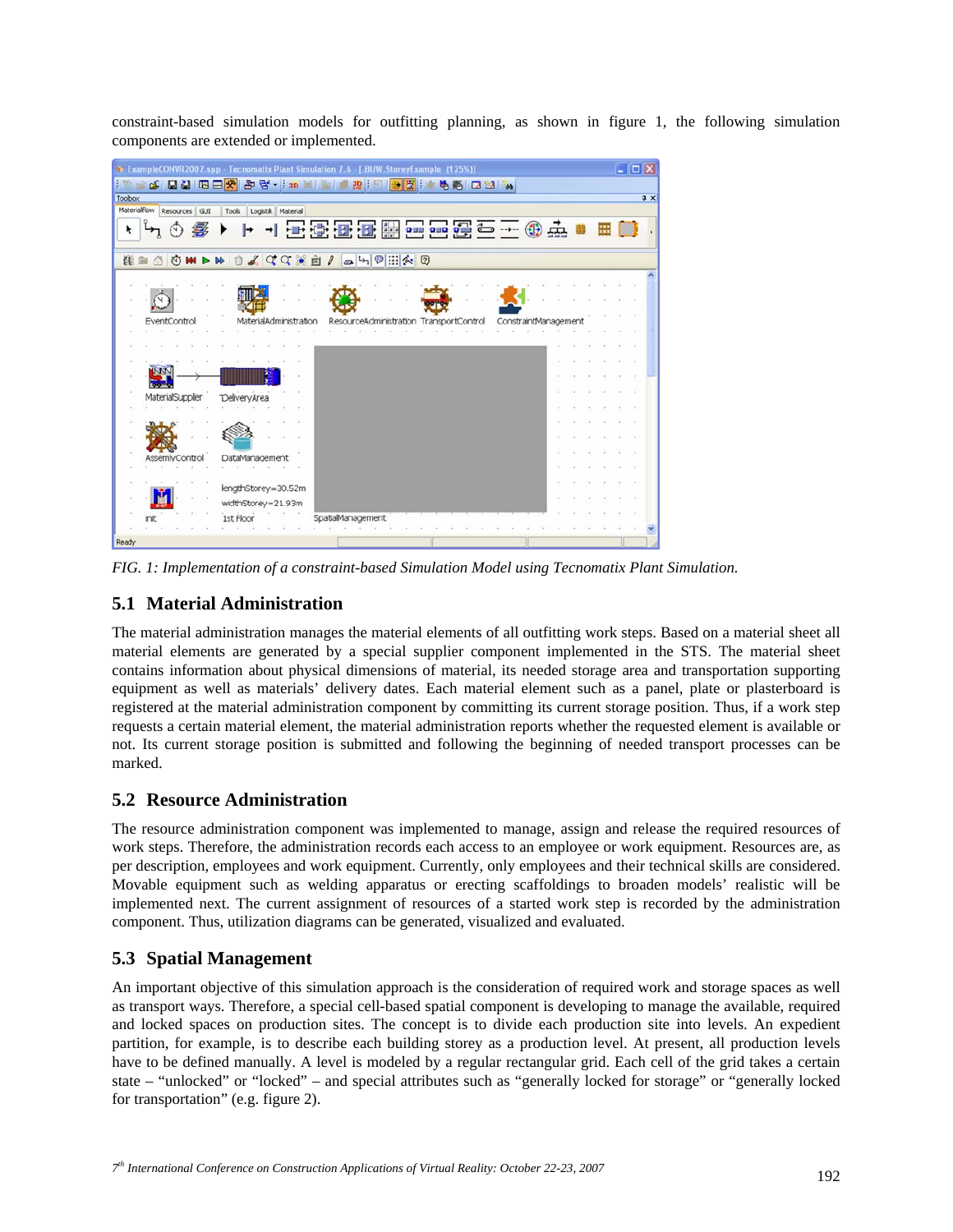

*FIG. 2: Production Site, Production Levels, cell-based spatial Component and locked Cells.* 

### **5.4 Transport Control**

The transport control component of the STS manages the transport requests and transport equipments. Typical equipments are cranes or lift trucks. If a transport job is requested, the transport control component provides a method to assign appropriate transport equipment and to find possible transport ways. Possible transport ways are detected by using graph search algorithms (e.g., Dechter and Pearl 1985, Cormen et al. 2001). Whenever a transport job is requested, the transport component locks the required equipment and the calculated transport way. Hence, before a work step can be started the corresponding transport processes of the requested material and requested equipment have to be finished.

# **5.5 Constraint Management**

The constraint management component stores all outfitting work steps and their associated hard and soft constraints. Work steps as well as the technological dependency, capacity, availability and strategy constraints are generated by using predefined templates. For instance, a typical template of a technological dependency in assembling drywalls is: U-channels on floor and ceiling have to be fixed, before C-stubs can be installed. Presently, for several execution options of assembling drywalls several templates are specified manually. Advantageously, the defined templates can be used in other models as well.

If a new simulation event occurs, all currently not started work steps are checked up on fulfillment of their constraints. First the hard constraints are controlled on fulfillment, in result a list of next executable work steps is generated. Second the listed steps are checked up on fulfillment of their soft constraints and ordered by their degree of performance. The first of the listed work steps is chosen to be executed next. Following, the first work step is submitted to the assembly control component. According to the specified constraint types, such as technological dependency or capacity, different framework components are used to check the constraints' fulfillment. For example, the fulfillment of availability constraints only can be checked by using the material administration.

# **5.6 Assembly Control**

Starting and stopping of work steps is an essential function of the assembly control component. Primarily, after receiving a next executable work step from the constraint management component the assembly control checks the current storage position of presupposed material and equipment. If the current storage position of work steps needed material or equipment is differing from the working place, appropriate transport jobs have to be started by the transport control component. Anymore, the required material is marked as used. The associated executing resources as well as the work area are locked. Work steps' start is suspended until all material elements and needed equipment were transported to the working place. Finishing transport jobs and work steps, respectively, generate new simulation events. If an event occurs, the component controls which resources and spaces have to be unlocked. Thus, unlocked objects can be used by other work steps. Further the assembly control requests a new executable work step. The relations between the assembly control component and the other simulation components such as constraint management and transport control are shown in figure 3.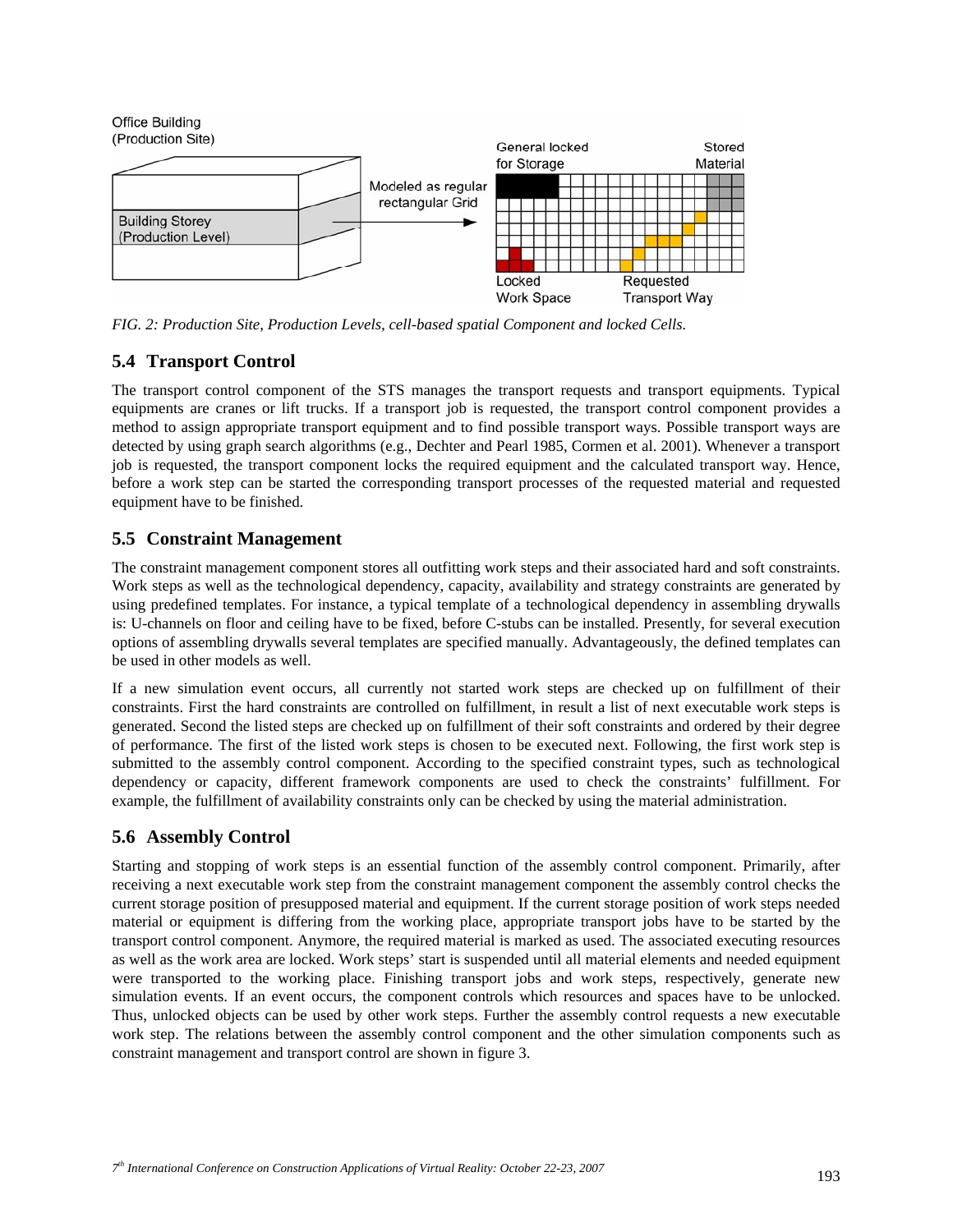

*FIG. 3: Relation Concept between Assembly Control and other Simulation Components.* 

## **5.7 Visualization and animation**

The 2D visualization and animation concept of the used simulation application is based on icons for static and moveable objects as well as animation points. Every simulation object has a special icon representation. During a simulation run objects can change their positions, for example, employees are working at certain places or material elements are assembled at certain positions. To assign a new position to an object its associated animation point has to be moved. This only can be done, during events' processing. Appropriate animation polygons can be specified to implement continuous transport animations between two successive events. In addition, a simplified 3D visualization is possible. Each 2D icon can be linked to 3D visualization objects described in VRML. For the 3D animation the same animation points are used. In figure 4 a transport of an outfitting material by a tower crane to a certain storage location is shown (a) as well as the work positions of workers during drywall assembling (b).



*FIG. 4: 3D Visualization of Outfitting Material Transport a) and Drywall Assembling b)* 

The increasingly use of visualization and animation during the planning of execution processes assists to improve the know-how exchange within a company and between partners, respectively. Following, this is also a convincing argument to focus on using visualization in outfitting planning. The interdependencies between different assembly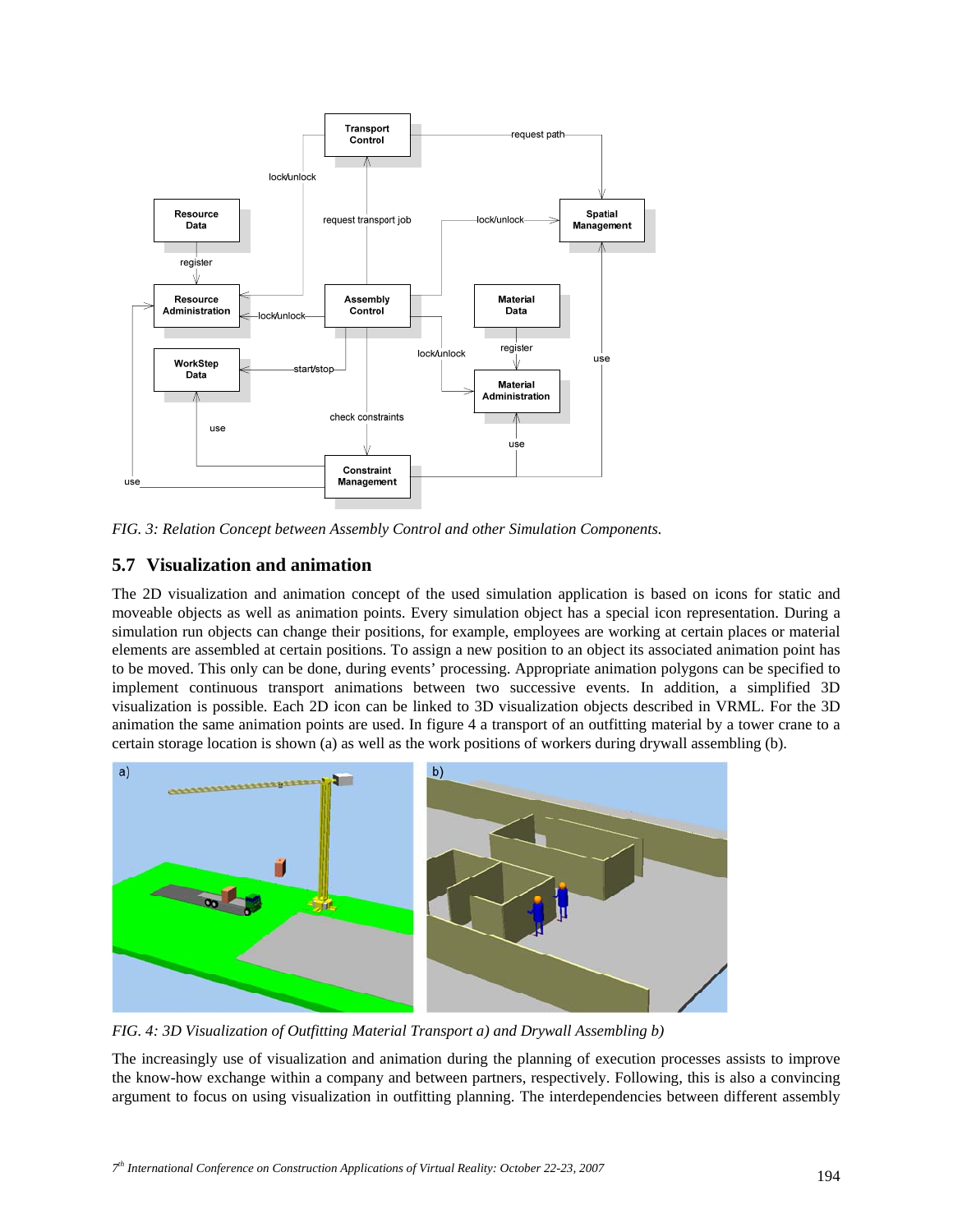sections and their resulting interferences are comprehensible shown via visualization and animation. Therefore, a detailed visualization and animation of execution sequences is a valuable communication basis for planners and executers. Especially, to see construction processes from a different angle may help to improve projected execution strategies. Furthermore, an objective evaluation of different execution circumstances enhances its usefulness in praxis. For example, on the management level using visualization to depict problems might be helpful to argue for exceptional facilities and extraordinary expenses.

#### **5.8 Data Management**

A practicable simulation model is heavily dependent on the input data quality. Though, the definition of input data on an adequate detailed level is very time-consuming. Work steps and their execution times have to be specified as well as their associated work spaces relative to production levels. Furthermore, production levels with spatial restrictions, material sheets and detailed assembling positions have to be modeled. Some of these input data can be transferred directly or simply adapted from CAD-systems; others have to be defined manually.

Currently, the major problem consists in: data of available CAD-systems often do not contain the required details for simulation models. Typically, in building industry production objects such as drywalls are specified by a boundary representation model. But for a detailed assembly simulation the construction details such as channel, stud or plasterboard objects are needed. A practical solution is to implement special purpose data generators. Such data generators define all required input data of a certain outfitting process. Within this research activity a first prototype of a drywall generator is implemented. Depending on the length of drywalls and the desired distance between Cstuds the prototype generates all work steps, material sheets and assembly positions.

## **6. EXAMPLE: DRYWALL ASSEMBLING**

Currently, within the presented research activity drywall assembling processes are modeled by using the developed simulation framework. The modeled drywall processes consist in different work steps types for assembling Uchannels and C-studs, filling loft insulating material and fixing plasterboards (figure 5). Each drywall and drywall section, respectively, is build up by these defined work step types. Each work step, for example, assembling Uchannel requires certain material elements, a work positions and resources. All these requirements are specified as work steps' associated constraints by using the implemented drywall data generator. Within this generator all technological dependencies are defined generally as a drywall template. Sticking an intumescent strip and a Uchannel together, for example, needs drywall calibration as finishing work step. Within the resource administration component only workers and their skills are considered at the moment.



#### *FIG. 5: Building Storey with Drywalls*

The scenario of an outfitting process can be visualized within a simulation run. Transport jobs as well as positions of assembled material, resources and work spaces are animated for each simulation time step. Work spaces of employees and their overlapping are depicted as shown in figure 6. An overlapping of work areas results from the soft constraint productivity that considers the coherence between workers' productivity and provided work space.

Each simulation run can be repeated by using identical simulation input parameters. Furthermore, the processing of a simulation run can be stopped to investigate the current simulation state. Advantageously, the current visualization can be discussed and possible improvements for outfitting execution can be tested by adapting or adding outfitting hard and soft constraints. The generated execution times for each simulated work step can be exported as XML. The XML data contain all starting and finishing time as well as the looked resources. Afterwards, the data can be imported by using Microsoft Project to represent the schedule, for example, as a Gantt chart.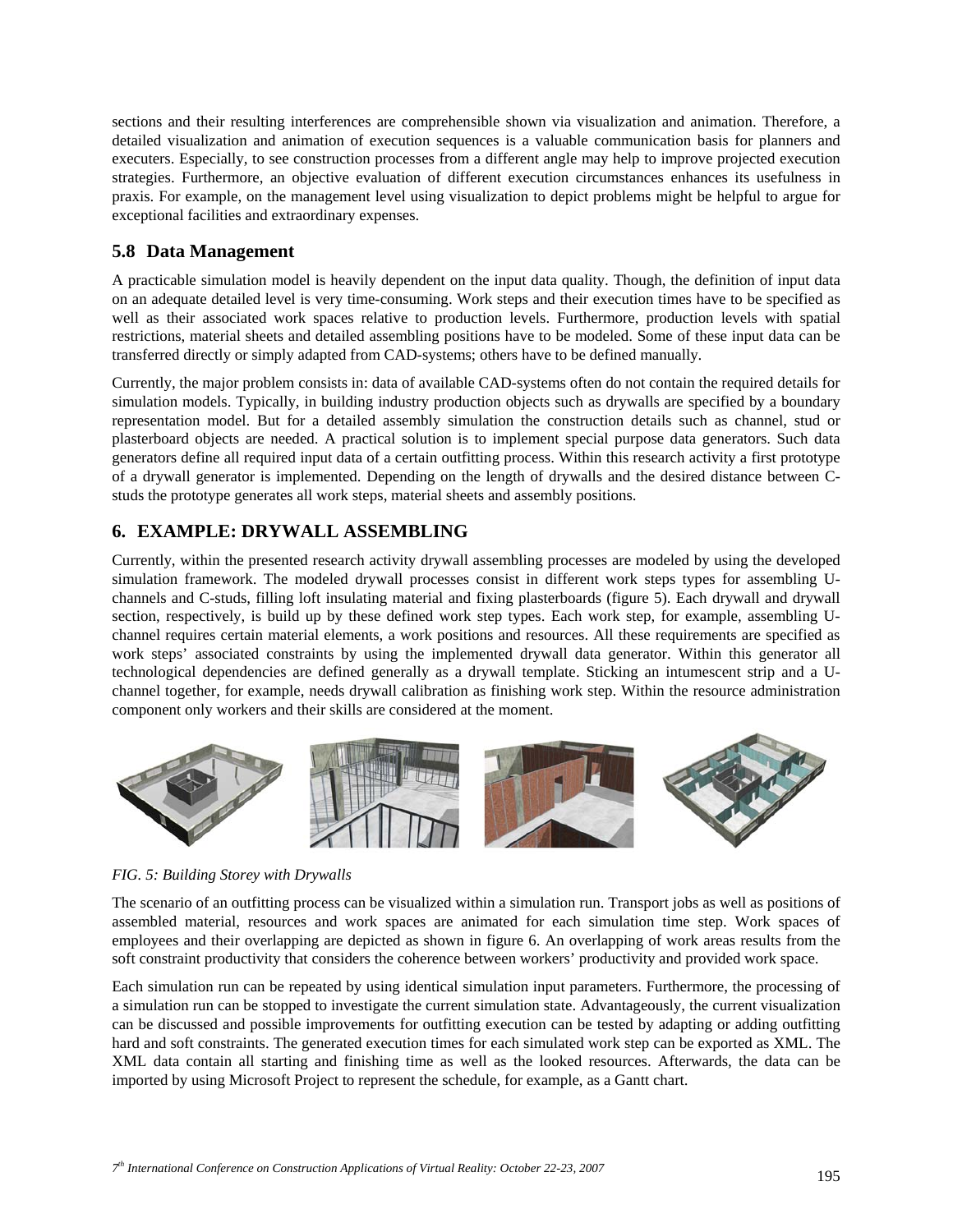

*FIG. 6: 2D Visualization of two Simulation Steps.* 

# **7. CONCLUSION AND OUTLOOK**

Definitely, it is very time-consuming to generate and analyze practicable outfitting schedules manually where equipment and employees are sufficiently utilized. This paper introduces visual simulation as an appropriate instrument to support the planning process. A constraint-based simulation framework is developing to assist the outfitting planning. In result, different practicable schedules for execution can be generated. The simulated schedules can be visualized and evaluated regarding worker's efficiency, utilization of space as well as process costs, afterwards.

Future works concentrate on defining further outfitting constraints. Appropriate methods especially to describe soft constraints have to be researched. Definitions of the highlighted constraints safety criteria, productivity and strategies are still in progress. Some of the considered soft constraints like strategies can be violated infinite. Others like capacity or productivity constraints affect work steps' execution times. Currently, the ability of several methods to describe various constraint types like fuzzy, weighted or semiring-based constraints is investigating.

In addition, simulation components are projected, for example, an extended storage area control component. The projected component estimates production sites regarding outfitting execution in order to find suitable storage areas. Adequate storage areas are important to guarantee an undisturbed execution flow. The investigation and implementation of suitable constraint visualizations especially the fulfillment of soft constraints is another main part of the presented research activity. Currently, only a rudimental circular 2D visualization of work spaces and safety areas is possible. In the next step, this soft constraint presentation will be detailed and visualized in 3D. Furthermore, the fulfillment of strategy constraints will be recorded and adequate illustrated to support the decision for a certain outfitting strategy.

### **8. REFERENCES**

- Akinci, B., Fischer, M., Levitt, R., and Carlson, R. (2002a). "Formalization and Automation of Time-Space Conflicts Analysis", *Journal of Computing in Civil Engineering*, 16(2), 124-134.
- Akinci, B., Fischer, M., and Kunz, J. (2002b). "Automated Generation of Work Spaces Required by Construction Activities", *Journal of Construction Engineering and Management*, 128(4), 306-315.
- Bargstädt, H.-J. and Blickling, A. (2005). "A game prototype to determinate construction process parameters by partly automated simulation", *Proceedings of CONVR 2005 - 5th International Conference on Construction Applications of Virtual Reality*, Durham, United Kingdom.